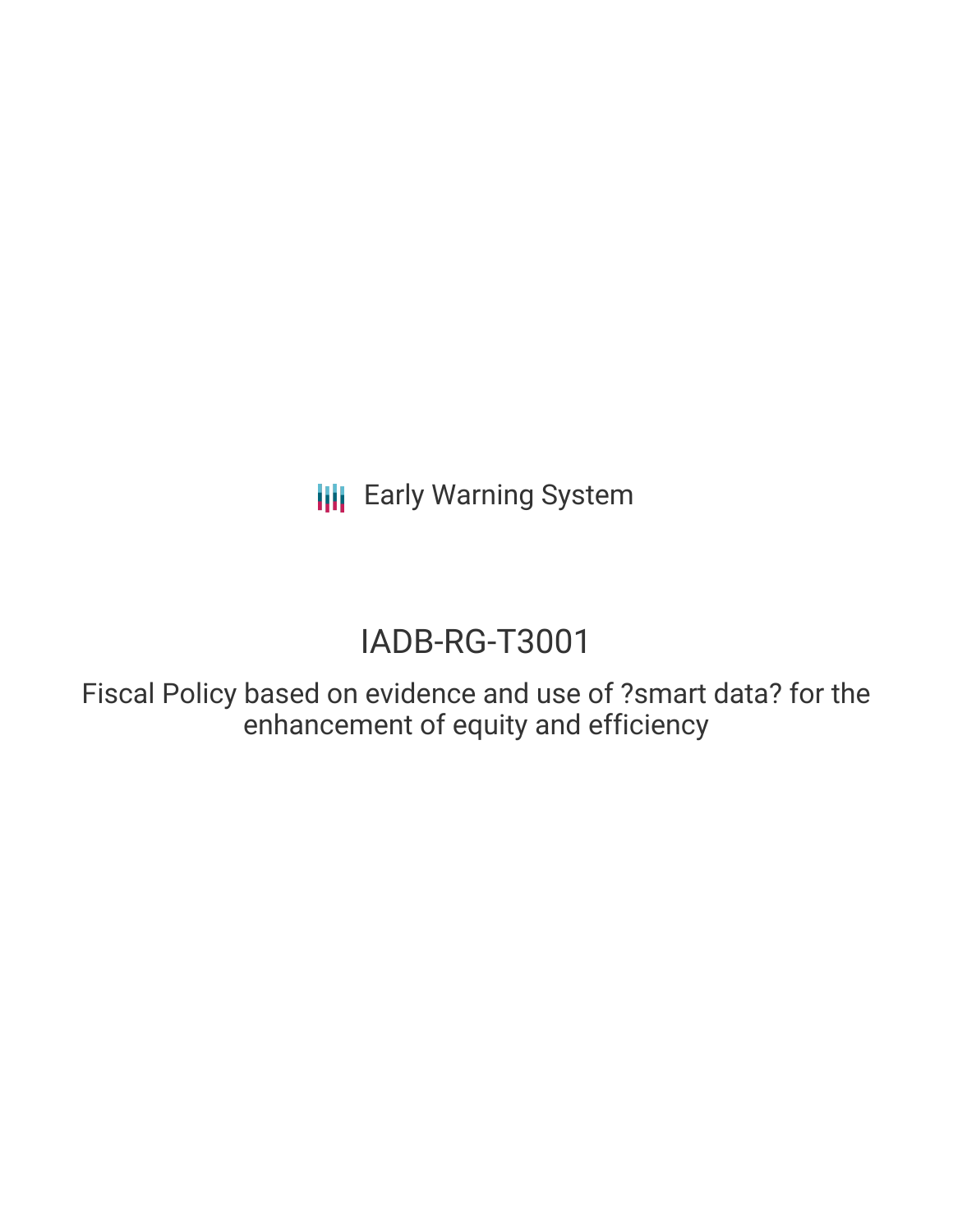

#### **Quick Facts**

| <b>Financial Institutions</b>  | Inter-American Development Bank (IADB)    |
|--------------------------------|-------------------------------------------|
| <b>Status</b>                  | Active                                    |
| <b>Bank Risk Rating</b>        | С                                         |
| <b>Voting Date</b>             | 2017-08-11                                |
| <b>Sectors</b>                 | Law and Government, Technical Cooperation |
| <b>Investment Type(s)</b>      | Grant                                     |
| <b>Investment Amount (USD)</b> | $$0.40$ million                           |
| <b>Project Cost (USD)</b>      | $$0.40$ million                           |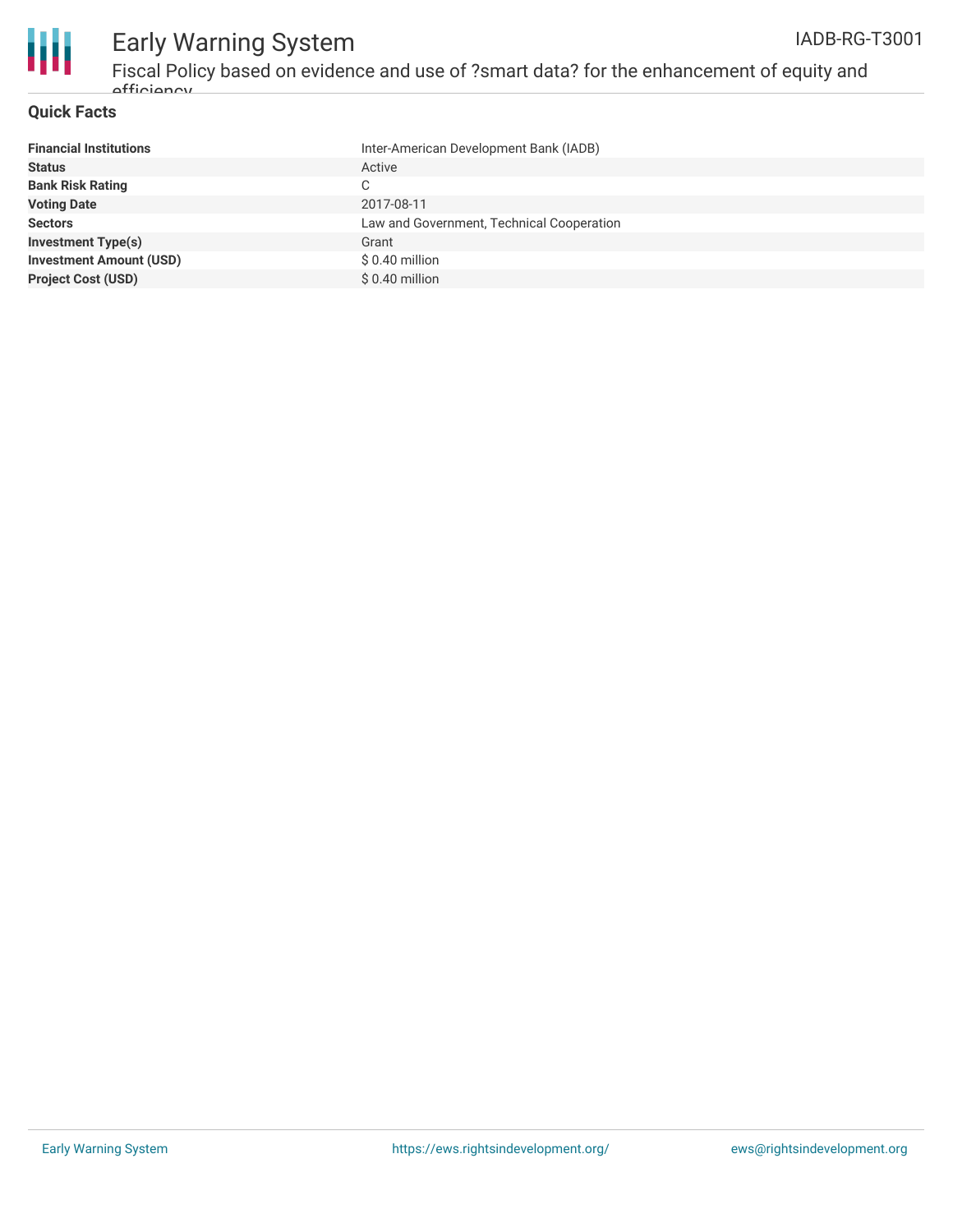

#### **Project Description**

#### IDB: REFORM / MODERNIZATION OF THE STATE-FISCAL POLICY FOR SUSTAINABILITY AND GROWTH

"The purpose of this Technical Cooperation (TC) is to support improvements in the management, transparency, and design of fiscal policies in countries of the region, by prioritizing spending needs, improving tax structure and collection, and Strengthening the efficiency, equity and sustainability of public finances. Specifically, it aims to: (i) support and strengthen evidence-based policy formulation (EBP) to achieve greater efficiency and equity in fiscal policy (eg: (a) improve targeting of public expenditure and tax efficiency through modernization Of integrated fiscal and social information systems ("Digital and Smart Data"), allowing the crossing of administrative and registry information, and (b) improving strategic planning of public expenditure using social rates of return and impact assessments); (ii) implement Results Based Budgets (PbR), Medium Term Fiscal Frameworks (MPMPs), Medium Term Expenditure Frameworks (MGMPs) and other strategic public expenditure planning tools, identifying good regional and international practices, in particular those of the Republic of Korea; And (iii) promote dialogue with governments and organizations and disseminate knowledge and public policy recommendations."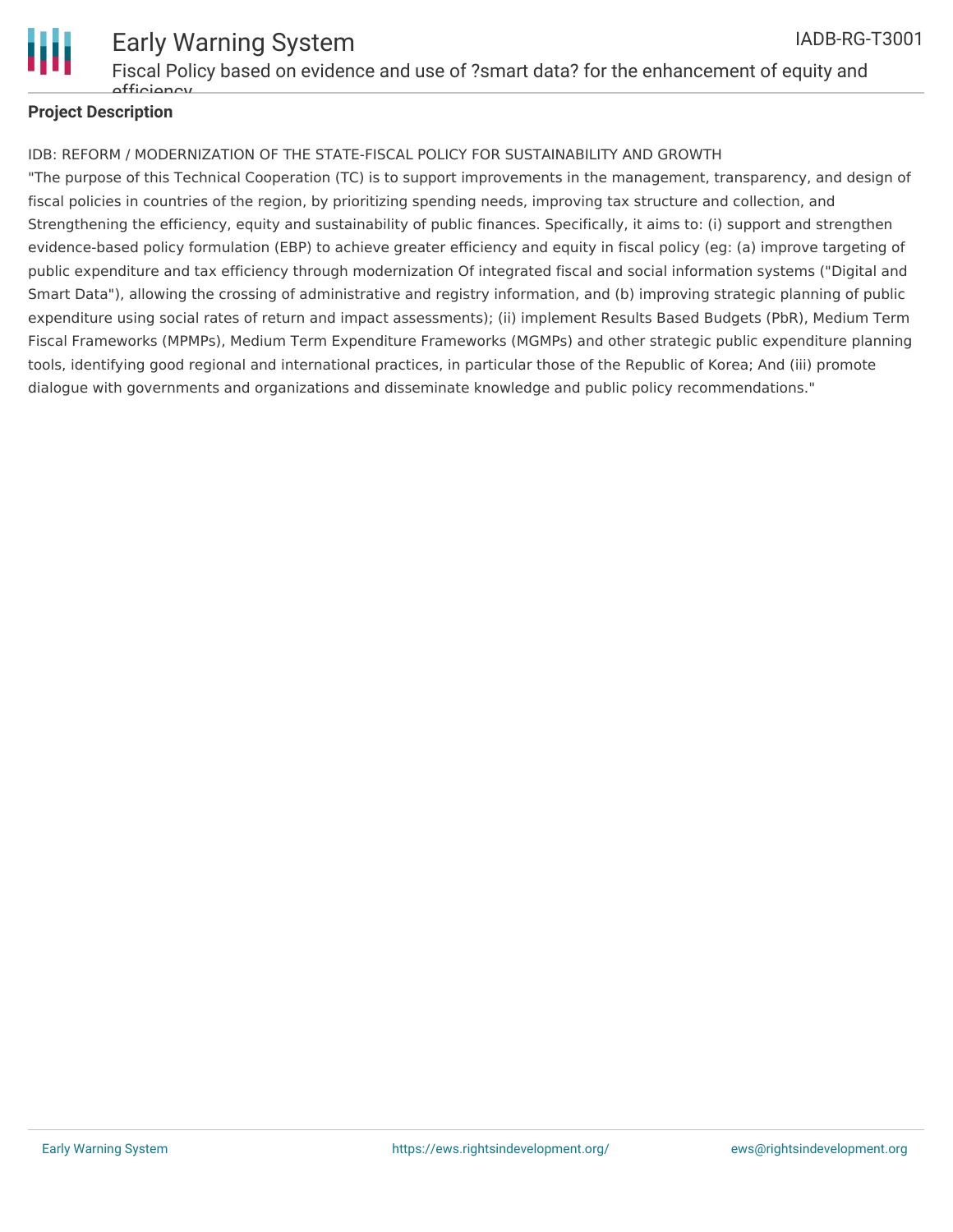

## Early Warning System

#### **Investment Description**

• Inter-American Development Bank (IADB)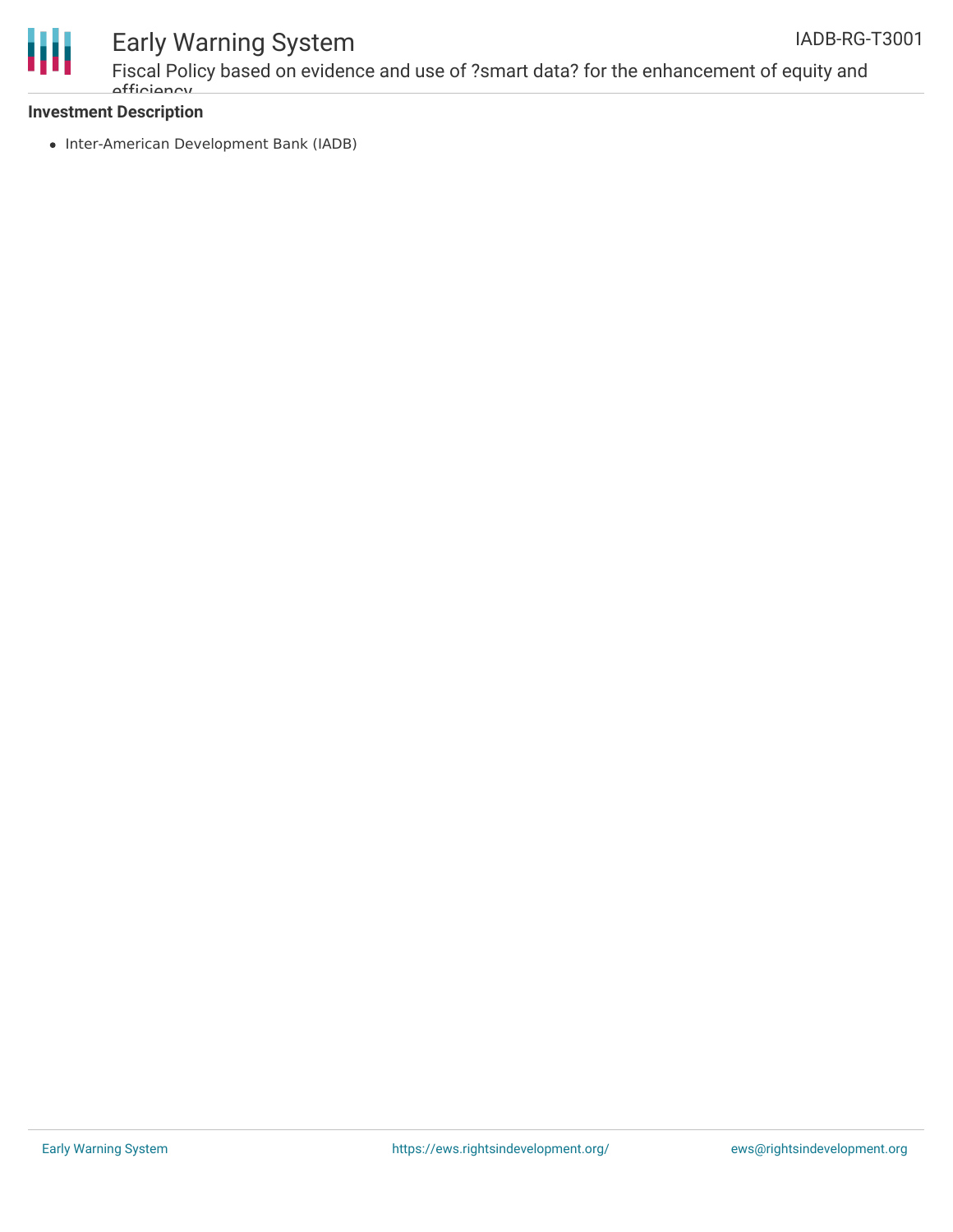

#### **Contact Information**

ACCOUNTABILITY MECHANISM OF IADB

The Independent Consultation and Investigation Mechanism (MICI) is the independent complaint mechanism and fact-finding body for people who have been or are likely to be adversely affected by an Inter-American Development Bank (IDB) or Inter-American Investment Corporation (IIC)-funded project. If you submit a complaint to MICI, they may assist you in addressing the problems you raised through a dispute-resolution process with those implementing the project and/or through an investigation to assess whether the IDB or IIC is following its own policies for preventing or mitigating harm to people or the environment. You can submit a complaint by sending an email to MICI@iadb.org. You can learn more about the MICI and how to file a complaint at http://www.iadb.org/en/mici/mici,1752.html (in English) or http://www.iadb.org/es/mici/mici,1752.html (Spanish).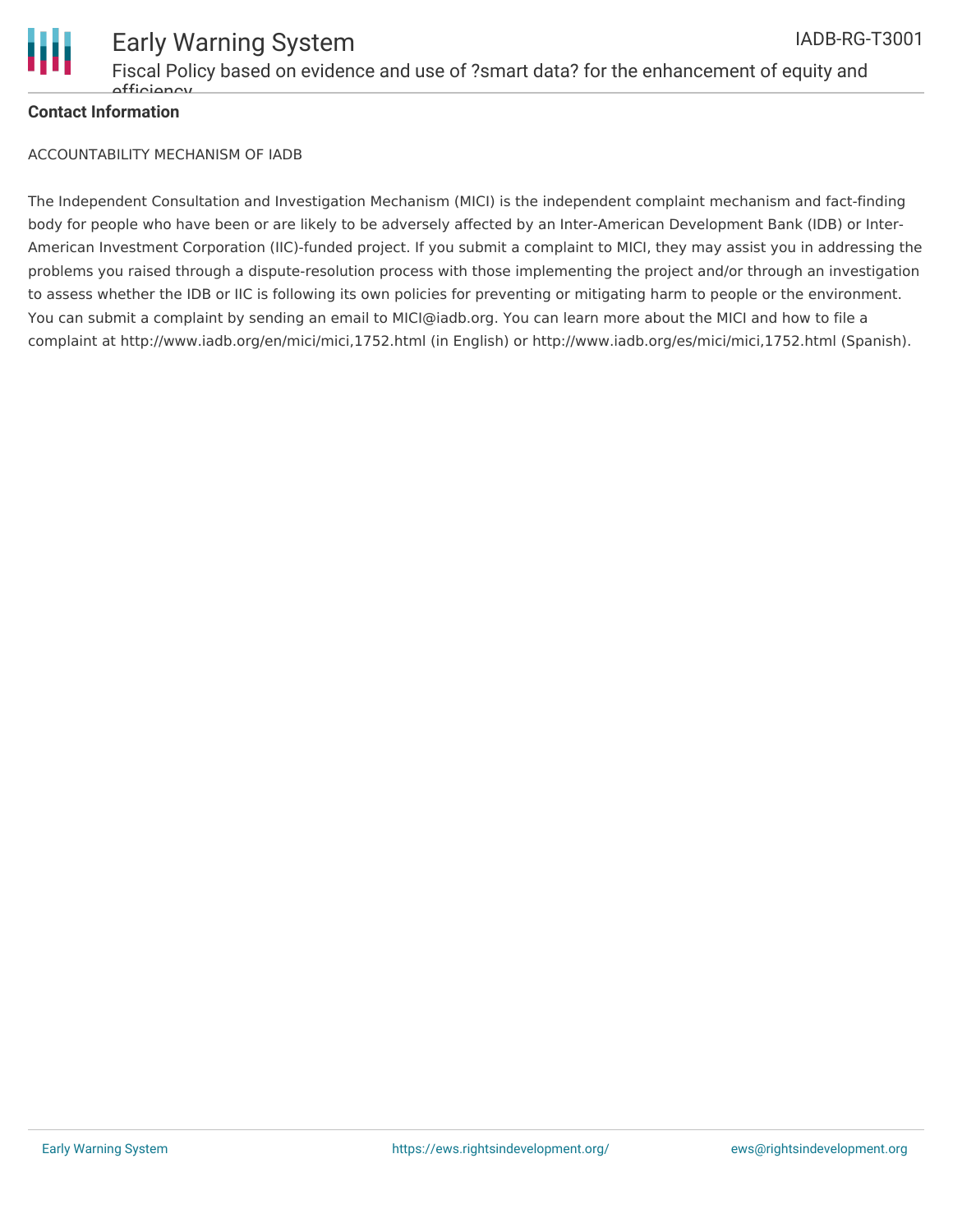

## Early Warning System

#### **Bank Documents**

officiancy

• TC-Abstract [-RG-T3001.pdf](https://ewsdata.rightsindevelopment.org/files/documents/01/IADB-RG-T3001.pdf) [\[Original](http://www.iadb.org/Document.cfm?id=EZSHARE-1895929374-9) Source]